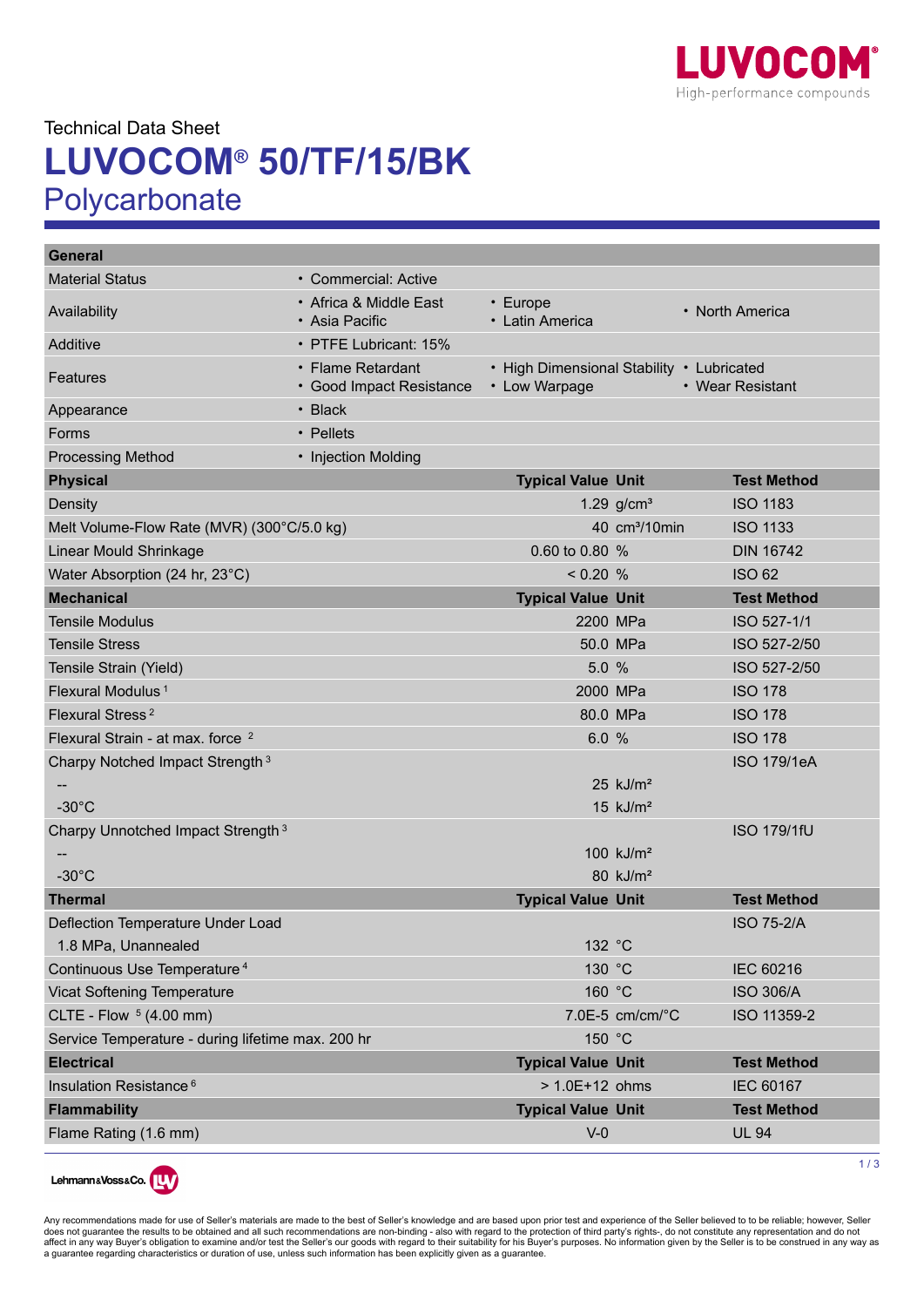

## **LUVOCOM® 50/TF/15/BK**

**Polycarbonate** 

| Injection                            | <b>Typical Value Unit</b> |  |
|--------------------------------------|---------------------------|--|
| Drying Temperature - Desiccant Dryer | 120 $\degree$ C           |  |
| Drying Time - Desiccant Dryer        | 4.0 to 6.0 hr             |  |
| <b>Suggested Max Moisture</b>        | 0.020%                    |  |
| Rear Temperature                     | 280 to 300 $^{\circ}$ C   |  |
| Middle Temperature                   | 290 to 310 °C             |  |
| <b>Front Temperature</b>             | 300 to 320 °C             |  |
| Nozzle Temperature                   | 290 to 310 °C             |  |
| Processing (Melt) Temp               | 295 °C                    |  |
| Mold Temperature                     | 80 to 120 °C              |  |
| <b>Injection Notes</b>               |                           |  |

General

- In general LUVOCOM® can be processed on conventional injection moulding machines while observing the usual technical guidelines.
- Any added fibrous materials or fillers may have an abrasive effect. In this case the cylinder and screw should be protected against wear as is usual in the processing of reinforced thermoplastic materials.
- Lengthy dwell times for the melts in the cylinder should be avoided.
- Lower the temperatures during interruptions!

#### Predrying

- It is advisable to predry the granulate with a suitable dryer immediately before processing.
- The granulate may absorb moisture from the environment.

#### Delivery Form & Storage

- Unless indicated otherwise, the material is delivered as 3mm long pellets in sealed bags on pallets.
- Preferably storage should be effected in dry and normally temperatured rooms.

Additional Information

- During processing, the moisture level should not exceed 0.02%, otherwise molecular degradation may occur.
- Suitable heat treatment may increase resistance to the formation of stress cracks.
- The processing notes provided merely represent a recommendation for general use.
- Due to the large variety of machines, geometries and volumes of parts, etc., it may be necessary to employ different settings according to the specific application.
- Please contact us for further information.

#### **Notes**

Typical properties: these are not to be construed as specifications.

- 1 2.0 mm/min
- 2 10 mm/min
- $380x10x4mm$
- 4 20,000 hr
- 5 10x8x4 mm
- 6 Strip Electrode R25



Any recommendations made for use of Seller's materials are made to the best of Seller's knowledge and are based upon prior test and experience of the Seller believed to to be reliable; however, Seller does not guarantee the results to be obtained and all such recommendations are non-binding - also with regard to the protection of third party's rights-, do not constitute any representation and do not<br>affect in any way Bu a guarantee regarding characteristics or duration of use, unless such information has been explicitly given as a guarante